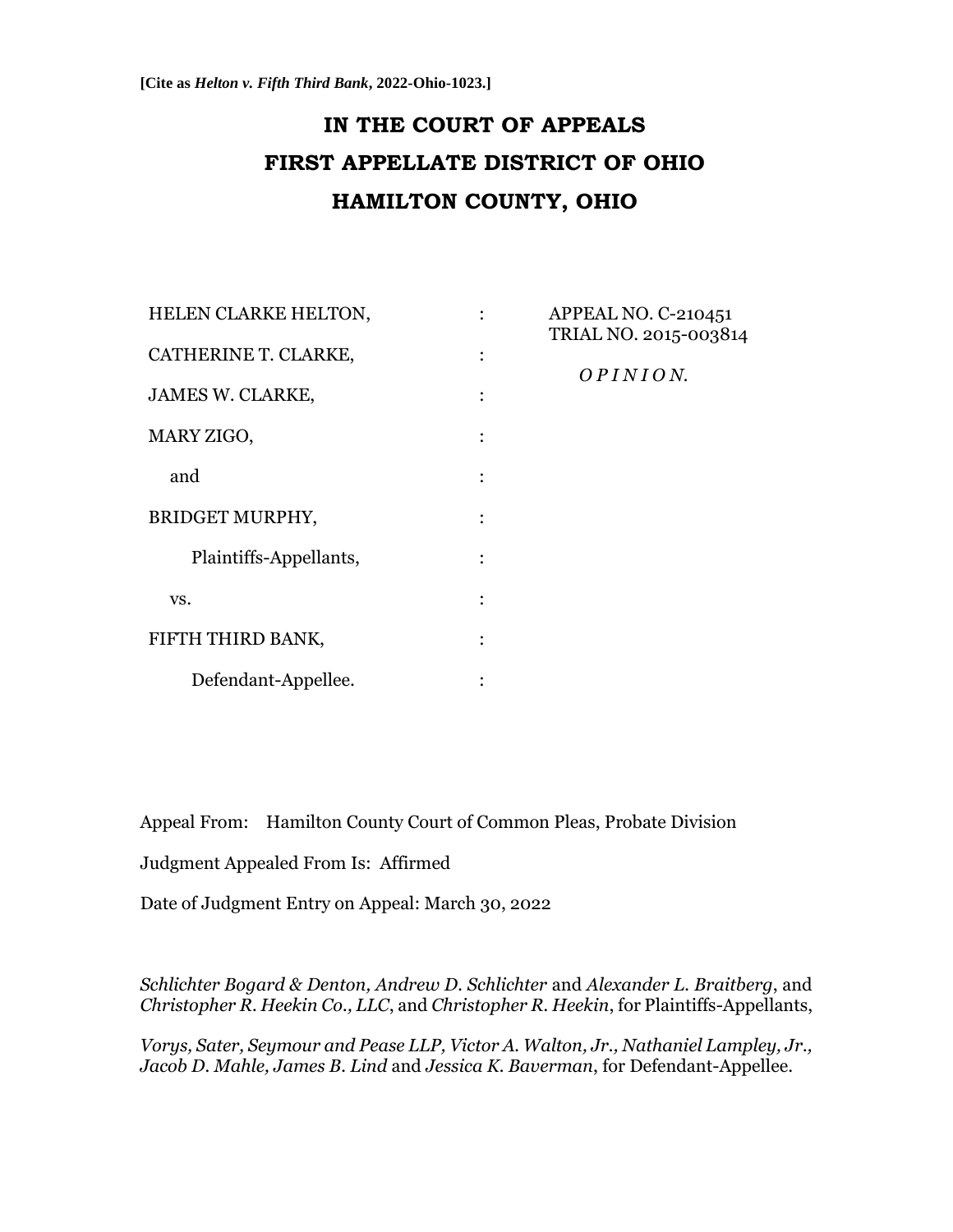## **MYERS, Presiding Judge.**

**{¶1}** This is the second appeal in a lawsuit filed against defendant-appellee Fifth Third Bank ("Fifth Third") by plaintiffs-appellants Helen Clarke Helton, Catherine T. Clarke, James W. Clarke, Mary Zigo, and Bridget Murphy (collectively referred to as "the Clarke siblings") concerning Fifth Third's management of two trusts of which the Clarke siblings are beneficiaries.

**{¶2}** In this appeal, we consider the propriety of the trial court's grant of summary judgment to Fifth Third on the Clarke siblings' remaining claim for unjust enrichment. Because the law-of-the-case doctrine did not prohibit the trial court from considering a second motion for summary judgment following a remand from this court, and because the Clarke siblings have not conferred a benefit on Fifth Third, a necessary element for a claim of unjust enrichment, we affirm the trial court's grant of summary judgment to Fifth Third.

## *Factual and Procedural Background*

**{¶3}** The Clarke siblings are current income beneficiaries of two separate trusts over which Fifth Third serves as the sole trustee. A detailed history of these trusts and how the Clarke siblings came to be beneficiaries is set forth in this court's opinion in *Helton v. Fifth Third Bank*, 1st Dist. Hamilton No. C-180284, 2019-Ohio-5208 ("*Helton I*"). For purposes of this appeal, we provide a more concise explanation.

**{¶4}** The two trusts at issue are an inter vivos trust and a testamentary trust. The inter vivos trust was established by the Clarke siblings' great uncle William C. Sherman for the benefit of the Clarke siblings' mother and her descendants, and Sherman's brother John Q. Sherman ("JQS") and his descendants. Sherman also established a separate testamentary trust for the benefit of the Clarke siblings' mother and her descendants. The Clarke siblings' mother was an income beneficiary of these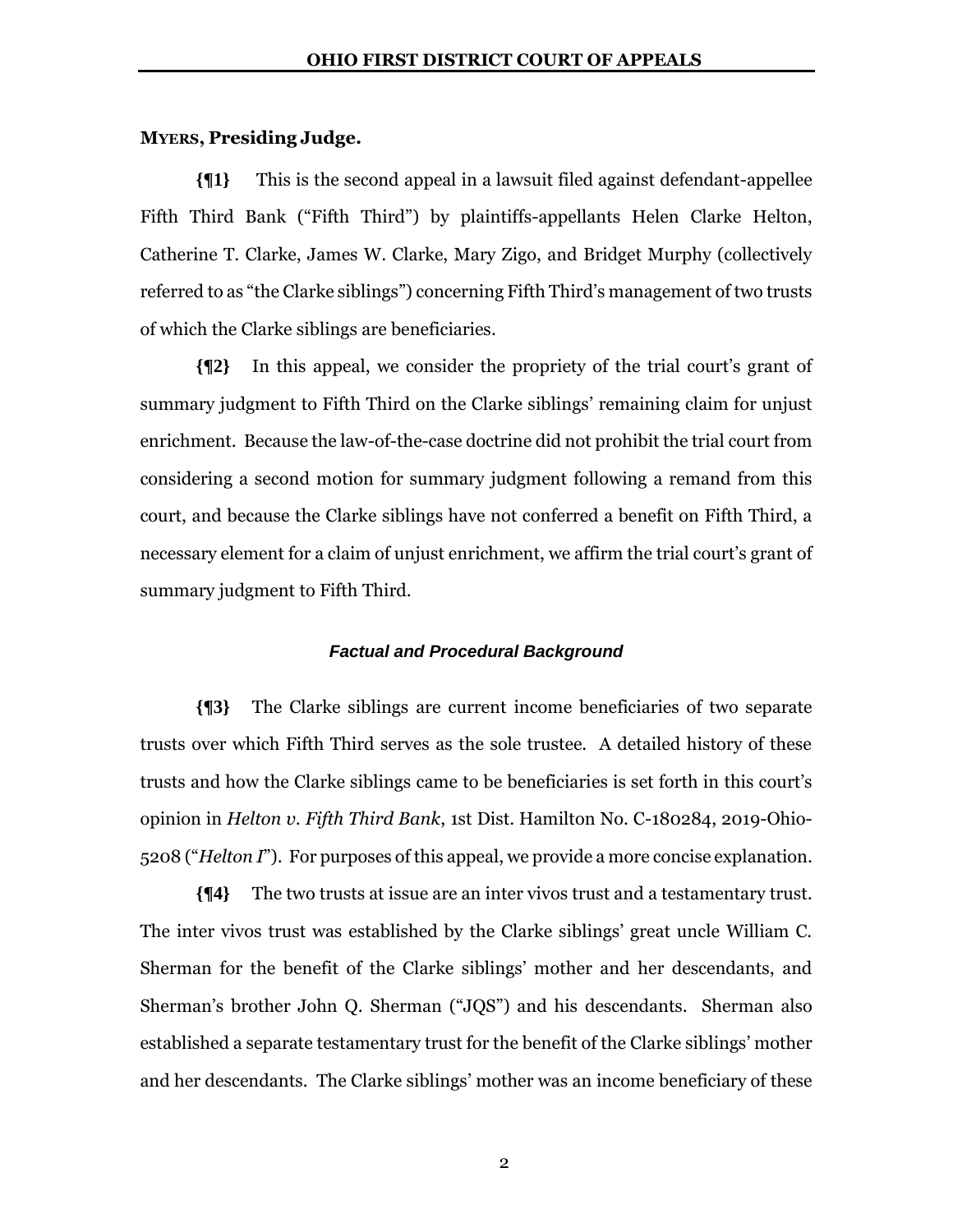trusts until her death in 2015. While their mother was alive, the Clarke siblings were remainder beneficiaries of both trusts. They became income beneficiaries of both trusts upon their mother's death. Income beneficiaries, but not remainder beneficiaries, of the trusts received ongoing distributions. The distributions came from the income of the trusts and were paid directly to the beneficiaries. From 1981 until her death in 2015, the Clarke siblings' mother received approximately 72 million dollars in distributions from the two trusts.

**{¶5}** Both trusts were funded with shares from Standard Register, a paper company founded by Sherman and JQS. Fifth Third, which as trustee had broad discretion over the trusts' investments, was concerned with the trusts' concentration in Standard Register stock. Fifth Third hired Morgan Stanley to prepare a report on possible ways to diversify the trusts. The report discussed several means of diversification, including a sale of the company. The Clarke siblings, along with their mother and a brother who is not a part of this lawsuit, sued Fifth Third to prevent it from selling any Standard Register stock held by the two trusts unless the sale was a part of a coordinated sale of all stock held by both trusts as well as all stock in a separate trust established by JQS. Despite Fifth Third's concerns, the trusts were never diversified. The value of Standard Register stock declined over time. In 2013, Standard Register merged with another company, and in 2015, it filed for bankruptcy. The values of the testamentary trust and inter vivos trust have declined to almost zero.

**{¶6}** In 2015, after becoming income beneficiaries of both trusts, the Clarke siblings filed a complaint against Fifth Third asserting various claims regarding Fifth Third's management of the trusts. In brief summary, count one of the complaint alleged that Fifth Third had breached the common law, statutory, and trust duty to diversify, count two alleged a breach of the duty of impartiality, count three alleged a claim for breach of trust/fiduciary duty, and count four asserted a claim for unjust enrichment. Counts five and six sought to remove Fifth Third as trustee of the trusts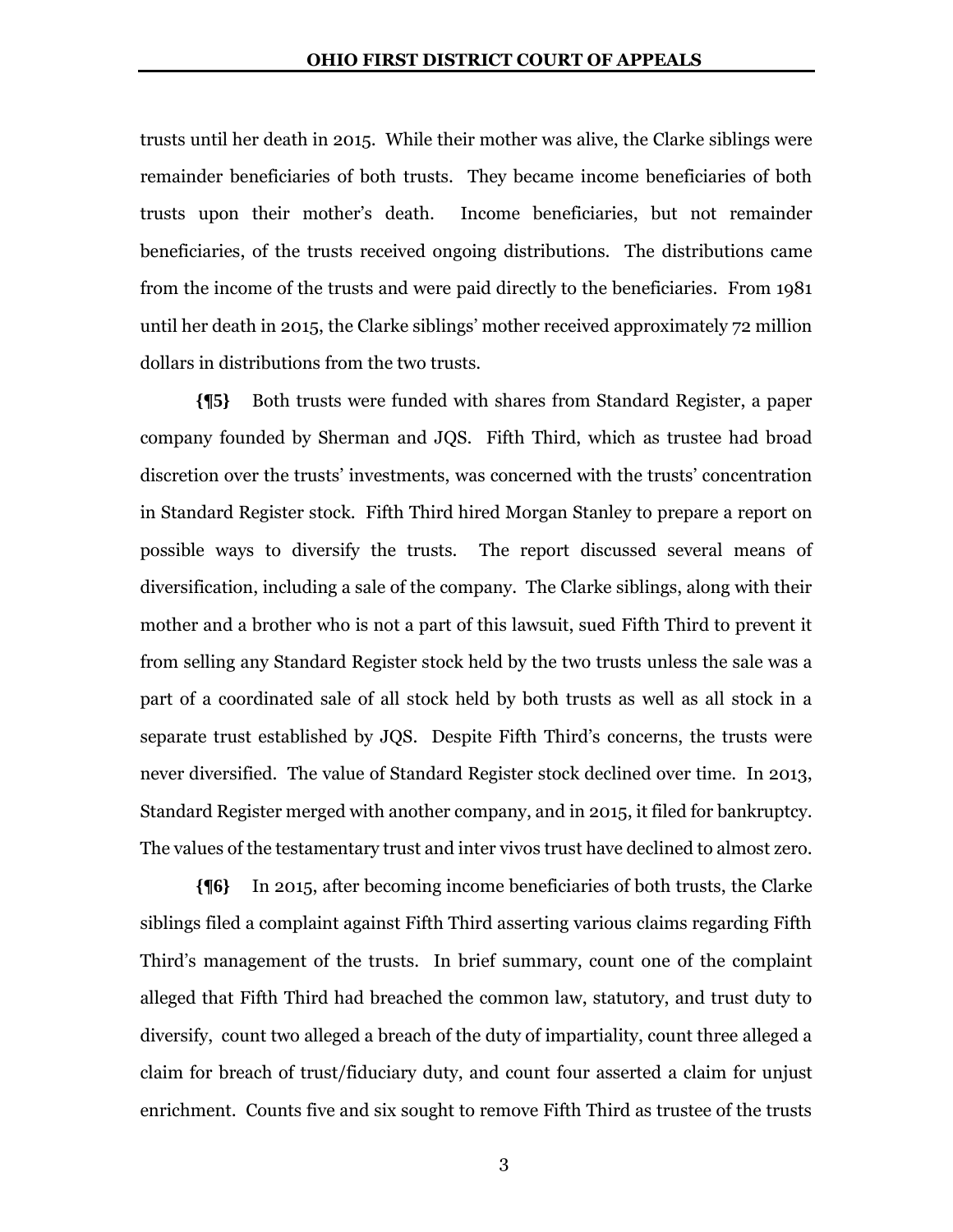and an injunction to prohibit Fifth Third from transferring any trust assets pending its removal as trustee.

**{¶7}** Fifth Third moved for summary judgment on all counts, arguing that the claim for the breach of the duty to diversify was filed outside of the applicable limitations period, and that all remaining claims arose from the breach of the duty to diversify and were also time-barred. The Clarke siblings opposed Fifth Third's motion and filed their own motion for summary judgment. The trial court denied the Clarke siblings' motion, but granted the motion filed by Fifth Third. It found that Fifth Third was entitled to summary judgment because the essence of all of the Clarke siblings' claims was a breach of fiduciary duty for the failure to diversify and that the claims were filed outside of the limitations period set forth in R.C. 5810.05.

**{¶8}** The Clarke siblings appealed. In *Helton I*, 1st Dist. Hamilton No. C-180284, 2019-Ohio-5208, we affirmed the trial court's grant of summary judgment to Fifth Third on the first three claims in the Clarke siblings' complaint. We held that the claim for breach of the duty to diversify was filed outside of the applicable limitations period, and that the asserted claims for breach of the duty of impartiality and breach of trust/fiduciary duty stemmed from the alleged failure to diversify and were also time-barred. *Id.* at ¶ 42 and 47. But we reversed the trial court's grant of summary judgment with respect to the claim for unjust enrichment. After setting forth the allegations in the complaint on which the unjust-enrichment claim was based, we held that:

The unjust-enrichment claim was based on Fifth Third's alleged improper taking of fees from the trust. Although the complaint alleges that one reason Fifth Third was not entitled to the fees was because it had failed to diversify the trusts, the misconduct alleged in this claim is separate from the allegations of misconduct supporting the claim for breach of the duty to diversify the trusts. We therefore hold that the

4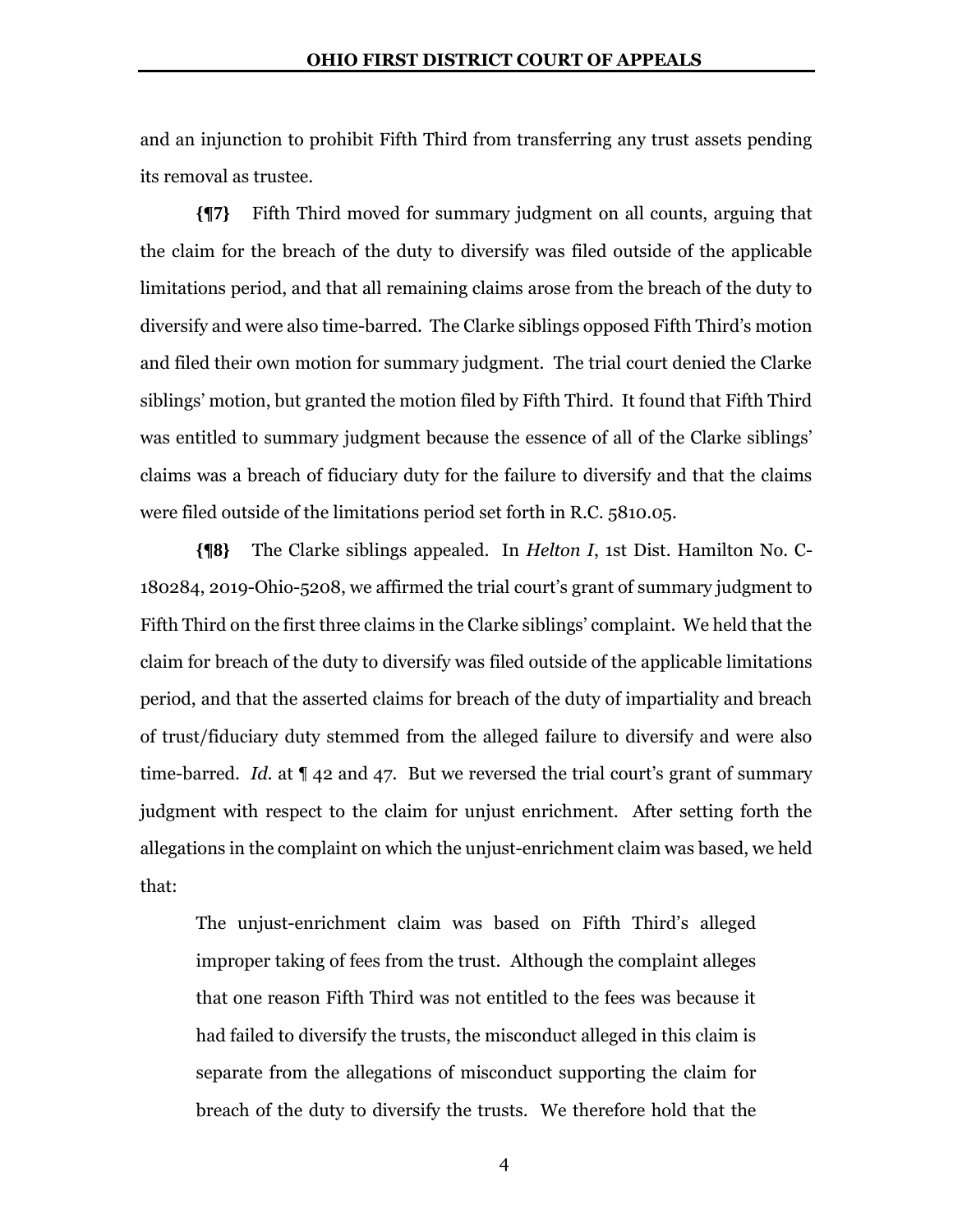trial court erred in finding that the unjust-enrichment claim stemmed from the claim concerning the failure to diversify.

*Id.* at ¶ 49.

**{¶9}** On remand, after considering motions from both parties regarding the court's discretion to allow summary-judgment briefing on the remaining claim, the trial court issued an entry permitting the filing of a motion for summary judgment on the unjust-enrichment claim. Fifth Third filed various depositions, affidavits, and a motion for summary judgment on the claim for unjust enrichment. The Clarke siblings filed a memorandum in opposition. The trial court denied Fifth Third's motion.

**{¶10}** Fifth Third subsequently filed a motion for reconsideration, asking the trial court to reconsider its denial of Fifth Third's motion for summary judgment in light of this court's intervening decision in *Deffren v. Johnson*, 2021-Ohio-817, 169 N.E.3d 270 (1st Dist.), which Fifth Third argued confirmed that to proceed on a claim for unjust enrichment, a plaintiff must himself or herself confer a benefit upon the defendant. Fifth Third argued that the Clarke siblings never conferred a benefit on Fifth Third prior to their mother's death, during the time period in which they were remainder beneficiaries, because Fifth Third drew its fees from the income of the trusts, which ultimately was distributed to the income beneficiaries after Fifth Third's fees were paid. Fifth Third contended that any benefit conferred during the period in which the Clarke siblings were remainder beneficiaries was conferred by their mother. And, Fifth Third argued, because the Clarke siblings were not challenging any fees incurred by Fifth Third after they became income beneficiaries, Fifth Third was entitled to summary judgment on the claim for unjust enrichment.

**{¶11}** After considering Fifth Third's motion and a memorandum in opposition filed by the Clarke siblings, the trial court issued an entry "granting [Fifth Third's] motion for reconsideration and granting partial summary judgment on unjust

5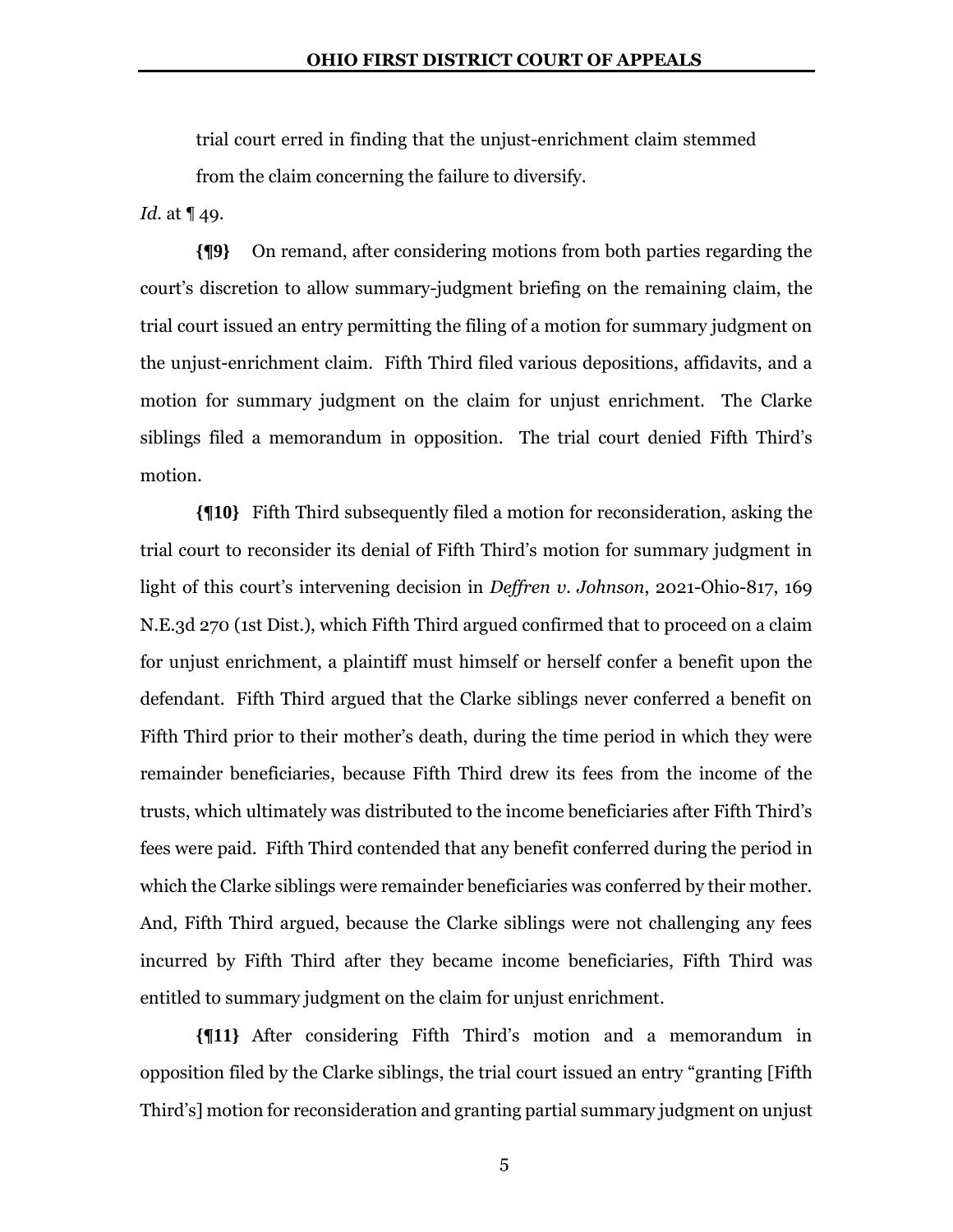enrichment claim." It stated that it was applying the law as clarified by this court in *Deffren*, and that because the Clarke siblings had conferred no benefit on Fifth Third, Fifth Third was entitled to summary judgment on the unjust-enrichment claim with respect to all trustee fees paid prior to May 1, 2015—the date that the Clarke siblings became income beneficiaries. The trial court's entry additionally stated that there was no just reason for delay.

**{¶12}** The Clarke siblings appeal the trial court's judgment, arguing in a single assignment of error that the trial court erred in granting summary judgment to Fifth Third.<sup>1</sup> We review a trial court's grant of summary judgment de novo. *Grafton v. Ohio Edison Co.*, 77 Ohio St.3d 102, 105, 671 N.E.2d 241 (1996). Summary judgment is appropriately granted when there exists no genuine issue of material fact, the party moving for summary judgment is entitled to judgment as a matter of law, and the evidence, when viewed in favor of the nonmoving party, permits only one reasonable conclusion that is adverse to that party. *State ex rel. Howard v. Ferreri*, 70 Ohio St.3d 587, 589, 639 N.E.2d 1189 (1994).

## *Unjust-Enrichment Claim*

**{¶13}** A more detailed explanation of the Clarke siblings' claim for unjust enrichment is necessary before turning to the merits of the appeal. The complaint contained the following allegations in support of the claim for unjust enrichment:

Defendant-Trustee Fifth Third obtained and continues to retain benefits to which it is not entitled, at the expense of Plaintiffs-

<sup>&</sup>lt;sup>1</sup> As set forth above, the trial court held that Fifth Third was entitled to summary judgment on the unjust-enrichment claim with respect to all trustee fees paid prior to May 1, 2015, which was the date that the Clarke siblings became income beneficiaries. The Clarke siblings concede that they are not challenging any fees collected by Fifth Third after they became income beneficiaries. Consequently, our analysis of the unjust-enrichment claim in this opinion concerns fees taken by Fifth Third prior to May 1, 2015, the time period in which the Clarke siblings were remainder beneficiaries.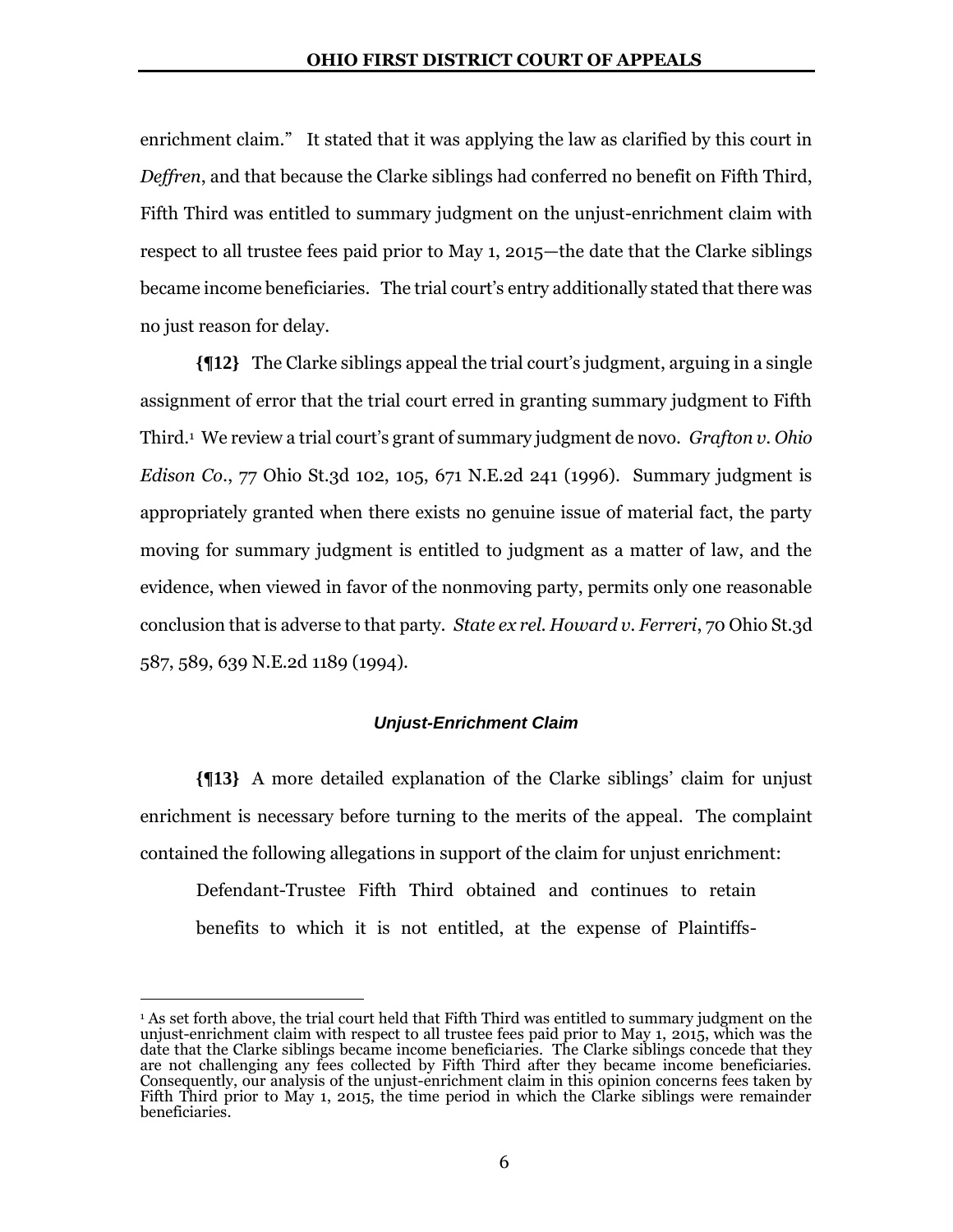Beneficiaries, including but not limited to the fees which it took for purposes of prudently managing Trust assets, which, given its abdication of its duties (particularly the duty to diversify), [are] fees it did not earn[.]

Defendant-Trustee Fifth Third obtained these fees by way of constructive fraud/unjust enrichment and it should not, in equity hold them[.]

Said management fees should be disgorged to Plaintiffs-Beneficiaries[.] Plaintiffs-Beneficiaries are entitled to the equitable remedies of Constructive Trust and Disgorgement.

**{¶14}** Through the unjust-enrichment claim, the Clarke siblings sought to personally recover the fees that Fifth Third took for its management of the trusts, which the Clarke siblings alleged were excessive and not earned by Fifth Third.

## *Law-of-the-Case Doctrine*

**{¶15}** The Clarke siblings contend that the law-of-the-case doctrine barred the trial court from reentering summary judgment on the unjust-enrichment claim after this court's reversal of the trial court's prior entry of summary judgment on that claim.

**{¶16}** Under the law-of-the-case doctrine, "legal questions resolved by a reviewing court in a prior appeal remain the law of that case for any subsequent proceedings at both the trial and appellate levels." *Giancola v. Azem*, 153 Ohio St.3d 594, 2018-Ohio-1694, 109 N.E.3d 1194, ¶ 1. The intent of the doctrine is to ensure consistent results in a case and to avoid endless litigation. *Id.* at ¶ 14. It is "a rule of practice rather than a binding rule of substantive law and will not be applied so as to achieve unjust results." *Nolan v. Nolan*, 11 Ohio St.3d 1, 3, 462 N.E.2d 410 (1984).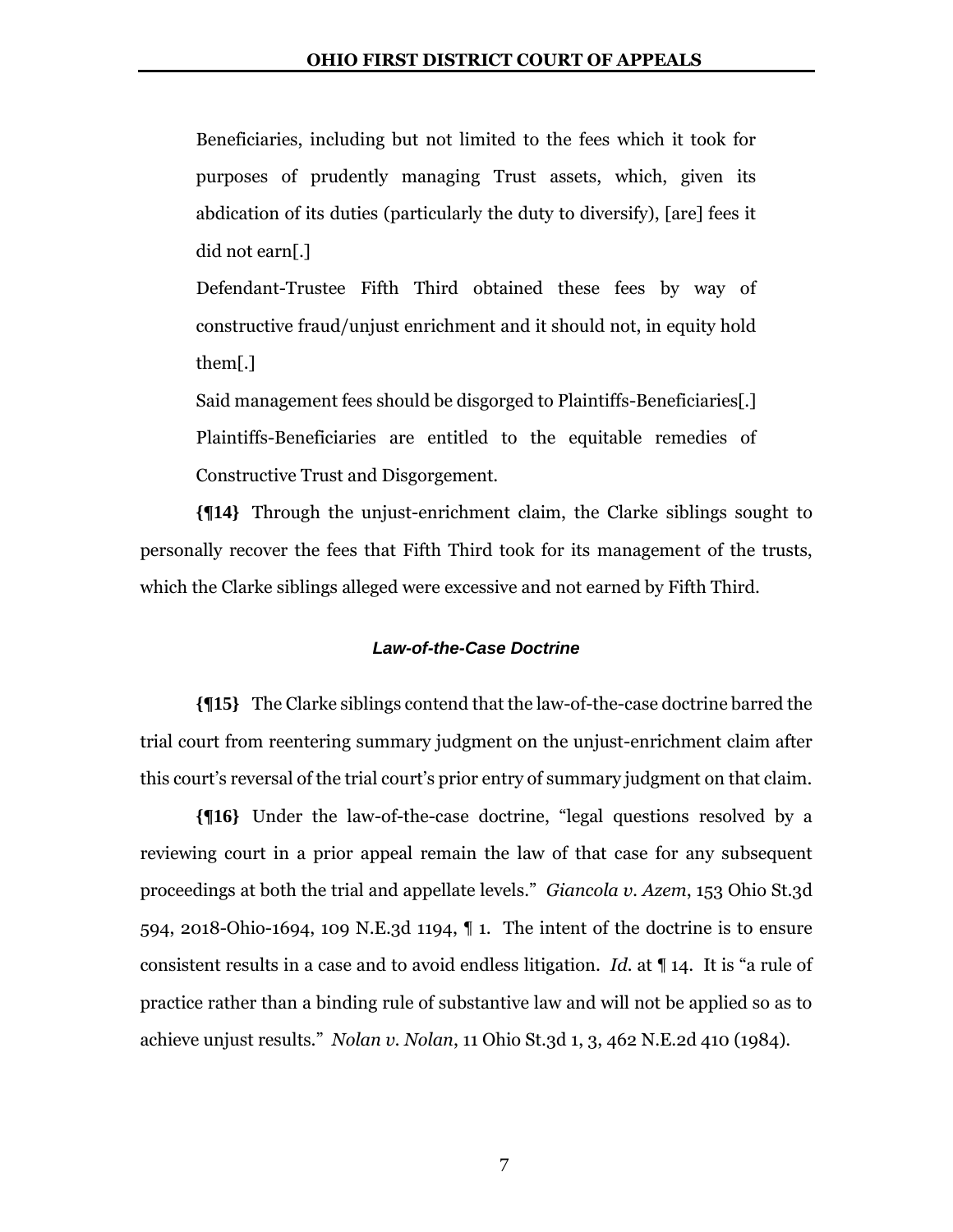**{¶17}** The doctrine has also been applied to "preclude[] a litigant from attempting to rely on arguments at a retrial which were fully pursued, or available to be pursued, in a first appeal." *City of Hubbard ex rel. Creed v. Sauline*, 74 Ohio St.3d 402, 404-405, 659 N.E.2d 781 (1996). It is inapplicable, however, where "the subsequent proceedings involve different evidence or different legal issues." *Vonderhaar v. City of Cincinnati*, 191 Ohio App.3d 229, 2010-Ohio-6289, 945 N.E.2d 603, ¶ 13 (1st Dist.).

**{¶18}** In the first appeal of this case, the only holding that this court made with respect to the claim for unjust enrichment was that the misconduct on the part of Fifth Third alleged in support of the claim was separate from the allegations of misconduct supporting the claim for the breach of the duty to diversify, and that summary judgment on the unjust-enrichment claim was not appropriate based on a finding that the unjust-enrichment claim stemmed from the breach-of-the-duty-to-diversify claim. *Helton I,* 1st Dist. Hamilton No. C-180284, 2019-Ohio-5208, at ¶ 49. We did not otherwise consider the merits of the claim, as the parties made no other arguments to this court regarding the claim.

**{¶19}** Following our remand, additional affidavits were filed and the record was expanded. And the legal issue presented to the court—that the claim for unjust enrichment failed because the Clarke siblings could not establish that they conferred a benefit on Fifth Third—was not argued to the trial court in the first motion for summary judgment or considered by this court in the earlier appeal. The Clarke siblings argue that Fifth Third could have raised the argument in its first motion for summary judgment, and that consequently the law-of-the-case doctrine prevents it from relying on that argument on remand.

**{¶20}** We agree that this argument was available to be raised by Fifth Third in its first motion for summary judgment. But we also recognize that this case, from its inception, involved a myriad of legal issues and a voluminous record concerning Fifth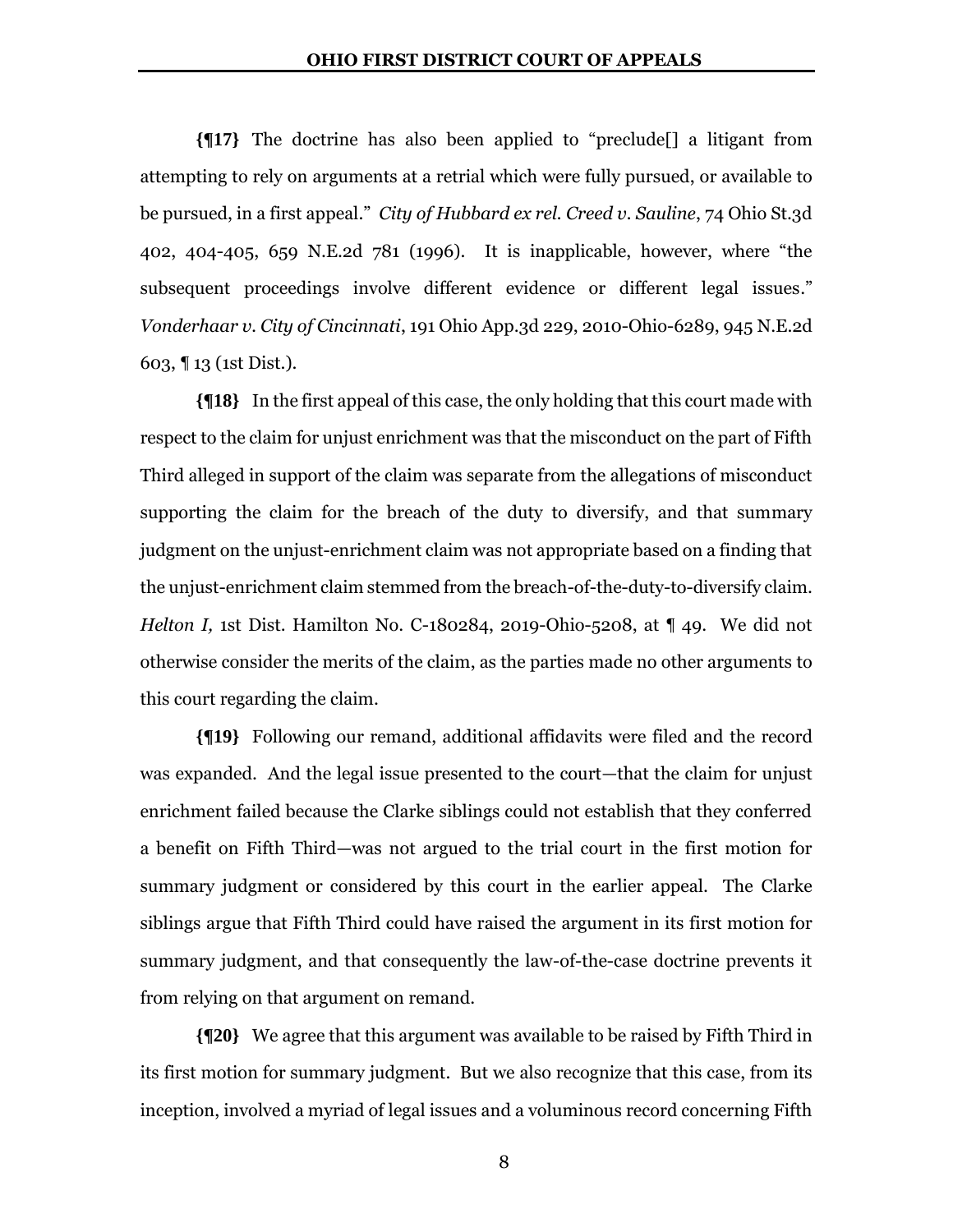Third's actions as trustee over many decades. In the first motion for summary judgment, the parties and the court focused on whether the gravamen of all asserted claims was the breach of the duty to diversify. Once it was determined that the unjustenrichment claim was supported by independent allegations, Fifth Third focused its arguments in support of a second motion for summary judgment on the merits of the claim.

**{¶21}** We find that the law-of-the-case doctrine did not bar the trial court from reentering summary judgment on the unjust-enrichment claim on remand.

## *Impact of Deffren*

**{¶22}** The Clarke siblings next argue that the *Deffren* case relied on by the trial court when granting Fifth Third's motion for reconsideration cannot overrule this court's finding in *Helton I,* 1st Dist. Hamilton No. C-180284, 2019-Ohio-5208, that summary judgment on the unjust-enrichment claim (which the Clarke siblings continue to refer to as their "excessive fee" claim) was improper.

**{¶23}** First, we again point out that this court's decision in *Helton I* did not hold that summary judgment would never be appropriate on the unjust-enrichment claim. Rather, we held that summary judgment could not be granted on the unjustenrichment claim based on a finding that it stemmed from the claim for breach of the duty to diversify. Our decision solely concerned the statute of limitations for the breach-of-the-duty-to-diversify claim and whether the gravamen of the remaining claims was a breach of the duty to diversify. We made no ruling on the merits of the claim for unjust enrichment.

**{¶24}** Second, contrary to the Clarke siblings' assertion, the trial court, in its entry granting partial summary judgment, did not find that the *Deffren* case overruled our earlier opinion in *Helton I*, nor could it have. *Deffren* did not involve a statute-of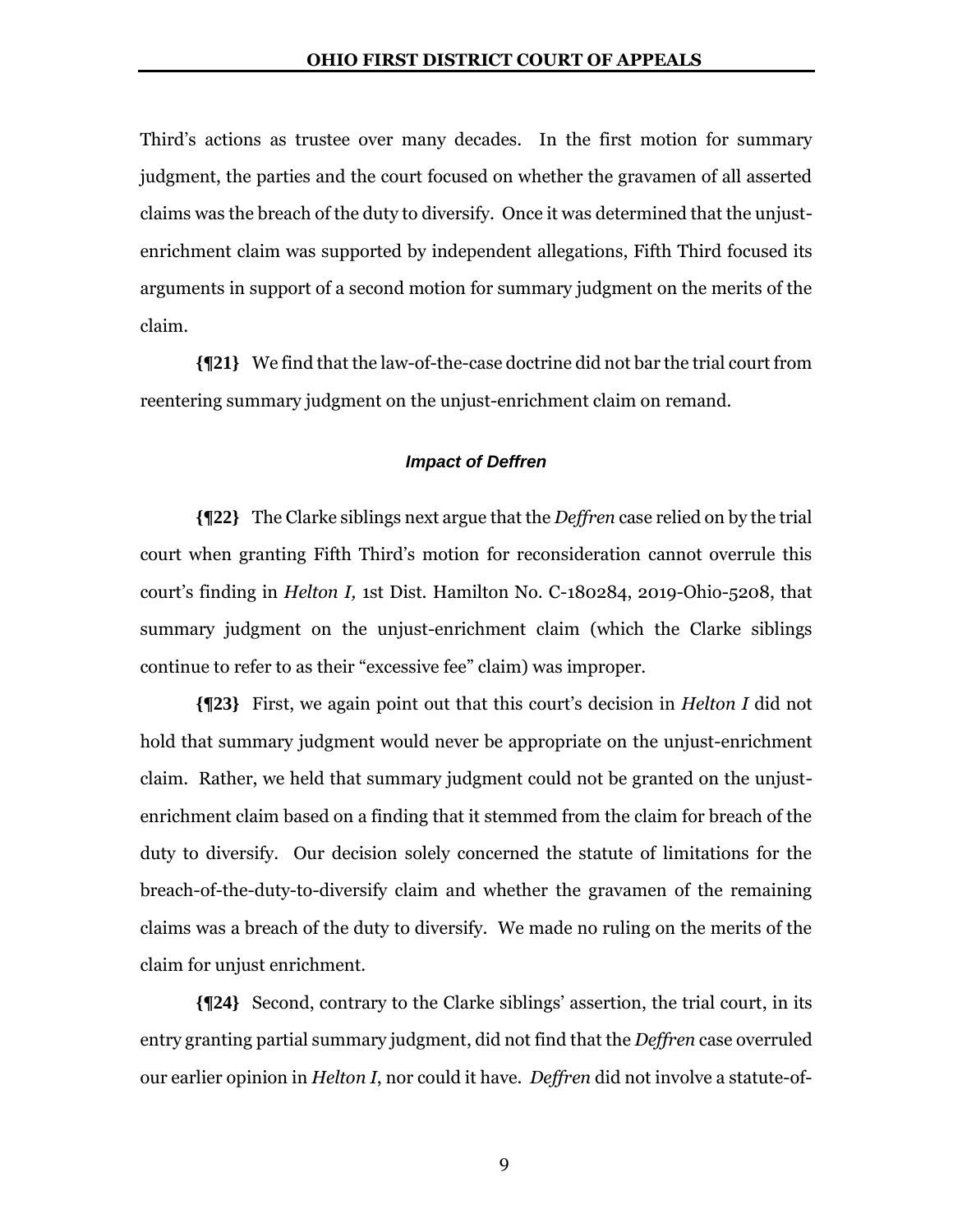limitations analysis, and it had no impact on our holding in *Helton I*. Rather, the *Deffren* case, as discussed below, analyzed the elements of a claim for unjust enrichment as they related to the facts of that case. *Deffren* did not expand the law on unjust enrichment. The *Deffren* court applied the elements of unjust enrichment elements that have been long established and recognized as the law on unjust enrichment—to the unique facts of that case.

#### *No Benefit was Conferred*

**{¶25}** We now turn to the merits of the Clarke siblings' claim for unjust enrichment. A person is unjustly enriched where she or he "has and retains money or benefits which in justice and in equity belong to another." *Morequity, Inc. v. Fifth Third Bank*, 1st Dist. Hamilton No. C-080824, 2009-Ohio-2735, ¶ 22, quoting *Smith v. Vaughn*, 174 Ohio App.3d 473, 2007-Ohio-7061, 882 N.E.2d 941, ¶ 10 (1st Dist.). To establish unjust enrichment, a plaintiff must show that (1) a benefit was conferred by the plaintiff upon the defendant; (2) the defendant had knowledge of the benefit; and (3) the benefit was retained by the defendant in circumstances where it would be unjust to do so without payment. *Id.*; *Deffren*, 2021-Ohio-817, 169 N.E.3d 270, at ¶ 10.

**{¶26}** As set forth in their complaint, the Clarke siblings contend that Fifth Third took excessive fees for its management of the trusts, that Fifth Third abdicated its duties and did not earn those fees, and that Fifth Third obtained the fees by way of unjust enrichment. Fifth Third argued, and the trial court agreed, that the Clarke siblings' claim necessarily failed because they had not conferred a benefit on Fifth Third.

**{¶27}** In *Deffren*, this court discussed in detail this first element of a claim for unjust enrichment. Plaintiff Deffren purchased the assets of a company from its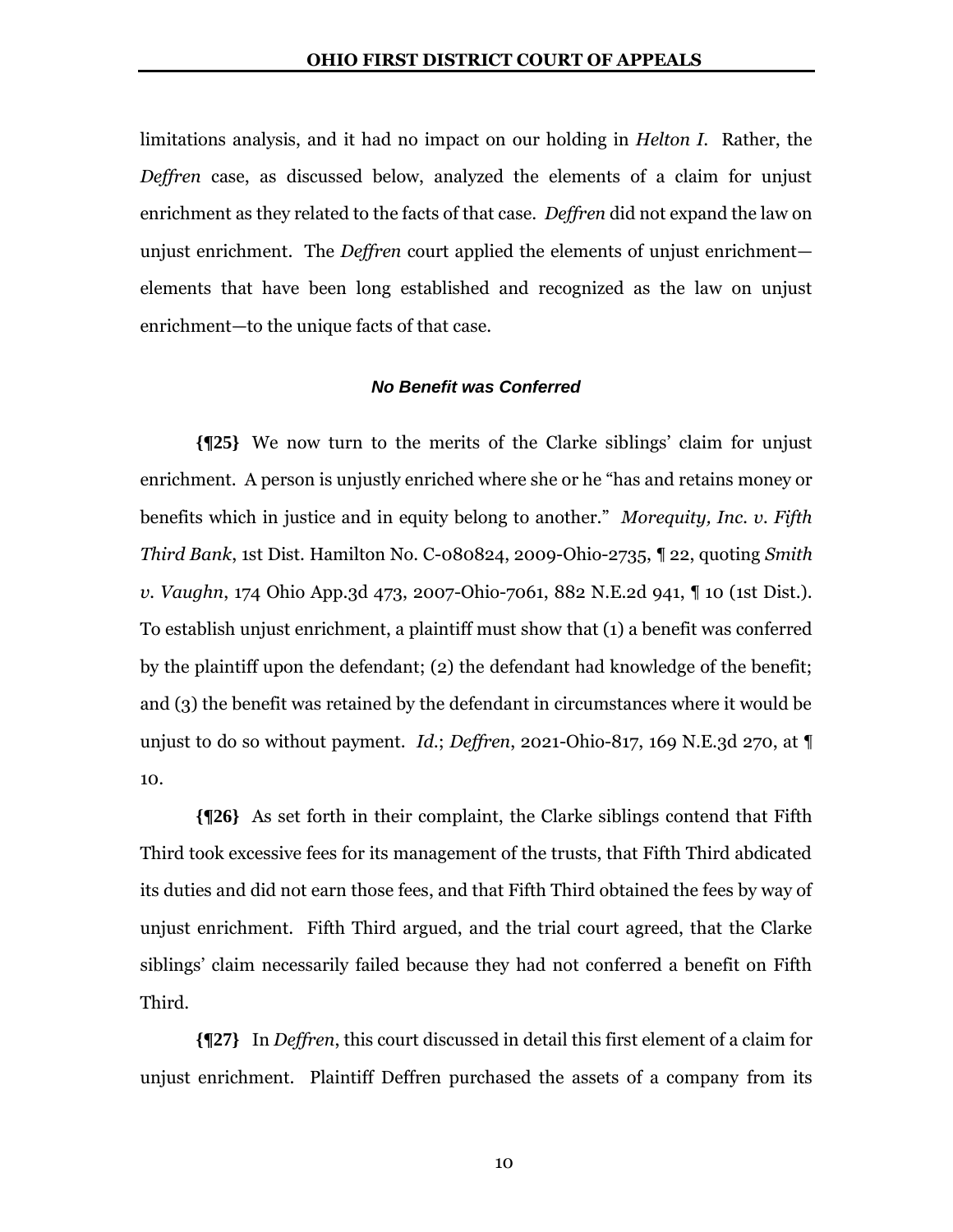owner, Kenneth Johnson. Several years after the purchase, Deffren sued Kenneth, as well as Kenneth's wife Donna and his two children, alleging a misappropriation of company funds. *Id*. at ¶ 2. Deffren specifically alleged that Donna had deposited customer payments for work that was done prior to closing on the sale into the company's account, instead of turning the payments over to Deffren. After the company's dissolution, the funds at issue were then transferred into a joint account owned by Kenneth and Donna. *Id*. at ¶ 3. Kenneth passed away during the litigation, and Deffren sought to recover the funds at issue from Donna via a claim for unjust enrichment.

**{¶28}** This court held that the unjust-enrichment claim could not be brought against Donna, a third-party to the contract between Deffren and Kenneth. *Id*. at ¶ 12. We explained that Deffren conferred no benefit on Donna, stating "True, [the company] eventually dissolved and turned those funds over to Kenneth (as sole shareholder), and those funds were eventually placed in a joint bank account with Donna, but such facts are too slender a reed on which to construct an unjust enrichment claim. By that logic, any downstream recipient of funds would risk liability for unjust enrichment." *Id.* at ¶ 13.

**{¶29}** In this case, the evidence establishes that the Clarke siblings did not confer a benefit on Fifth Third. As stated in an affidavit in support of Fifth Third's motion for summary judgment by Jenny Franta, a Fifth Third employee who served as a trust officer for both trusts involved in this case, Fifth Third took its fees from income earned by the two trusts, not from the principal of the trusts. According to Franta, Fifth Third never collected fees for trust management in any given year exceeding the total amount of income earned by the trust for the same year. And after Fifth Third took its fees, any remaining income was given directly to the income beneficiaries. For the testamentary trust, this was the Clarke siblings' mother. And for the inter vivos trust, this was the Clarke siblings' mother and either JQS or his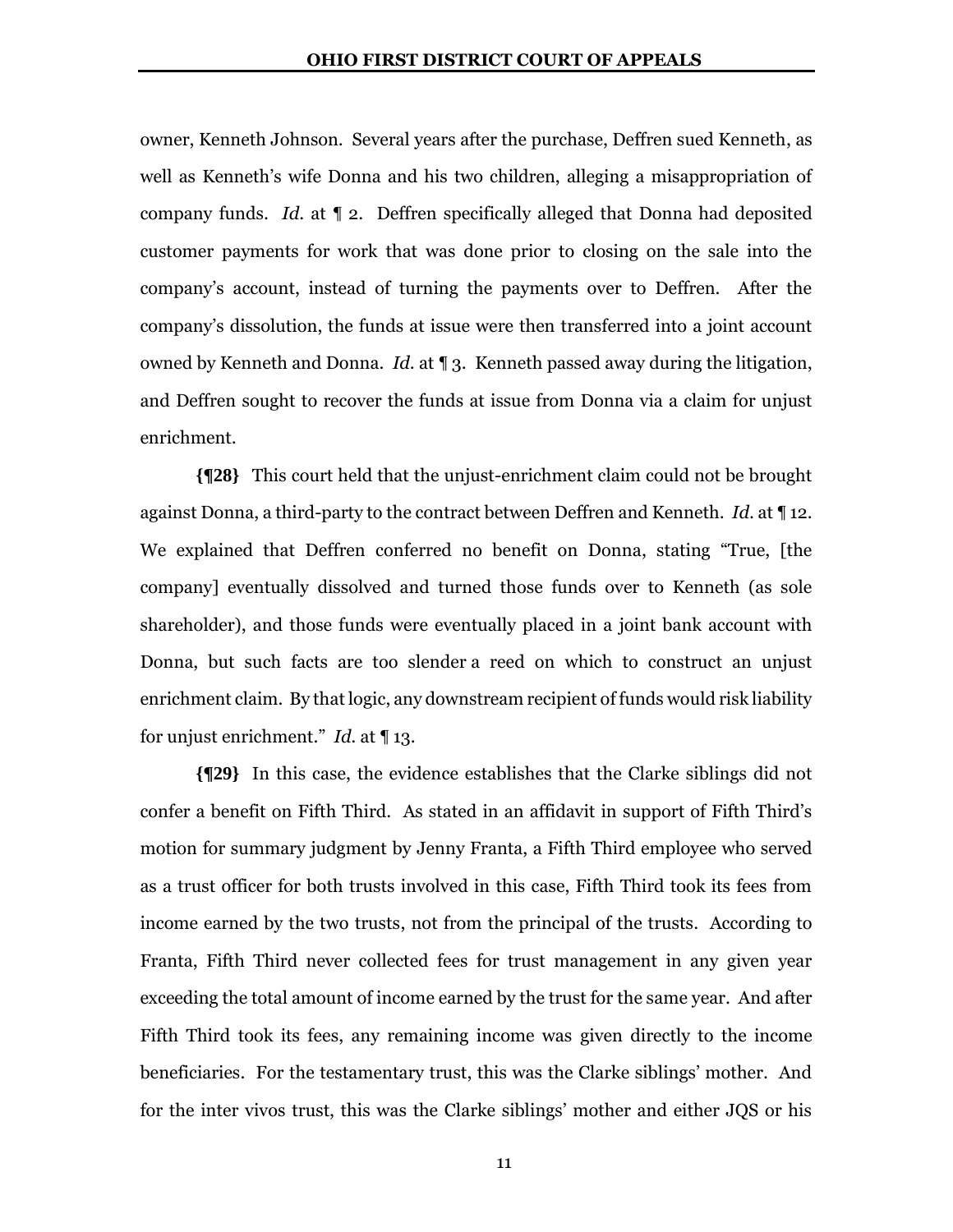descendants. If any benefits were conferred on Fifth Third, it was done so by these income beneficiaries.

**{¶30}** During the time that they were remainder beneficiaries, the Clarke siblings had no current interest in the trusts and received no income distributions. Rather, all distributions went to their mother and any other income beneficiaries. So if Fifth Third had, in fact, taken excessive fees to which it was not entitled for management of the trusts, any benefit conferred on Fifth Third was done so by the then income beneficiaries, including the Clarke siblings' mother, to whom those fees would have been disbursed if not taken by Fifth Third.

**{¶31}** Seemingly aware of this roadblock to their unjust-enrichment claim, as the Clarke siblings' conceded in both appellate briefing and during oral argument before this court that they could not have conferred a benefit on Fifth Third as remainder beneficiaries, the Clarke siblings argue that they brought the unjustenrichment claim on behalf of the trusts and that they sought to have the allegedly excessive fees taken by Fifth Third returned to the trust. The language of the complaint negates this contention, as nowhere does it state that the Clarke siblings were asserting their claims on behalf of the trusts. The complaint was brought by the Clarke siblings in their individual capacities, and the cause of action for unjust enrichment requested that the excessive management fees taken by Fifth Third be disgorged to the Clarke siblings themselves. And in their prayer for relief, the Clarke siblings personally requested compensatory and punitive damages, and did not request that any funds be returned to the trusts.

**{¶32}** Because the record contains no genuine issues of material fact and establishes that the Clarke siblings did not confer a benefit on Fifth Third, a necessary element for an unjust-enrichment claim, we hold that the trial court did not err in granting Fifth Third's motion for summary judgment.

12